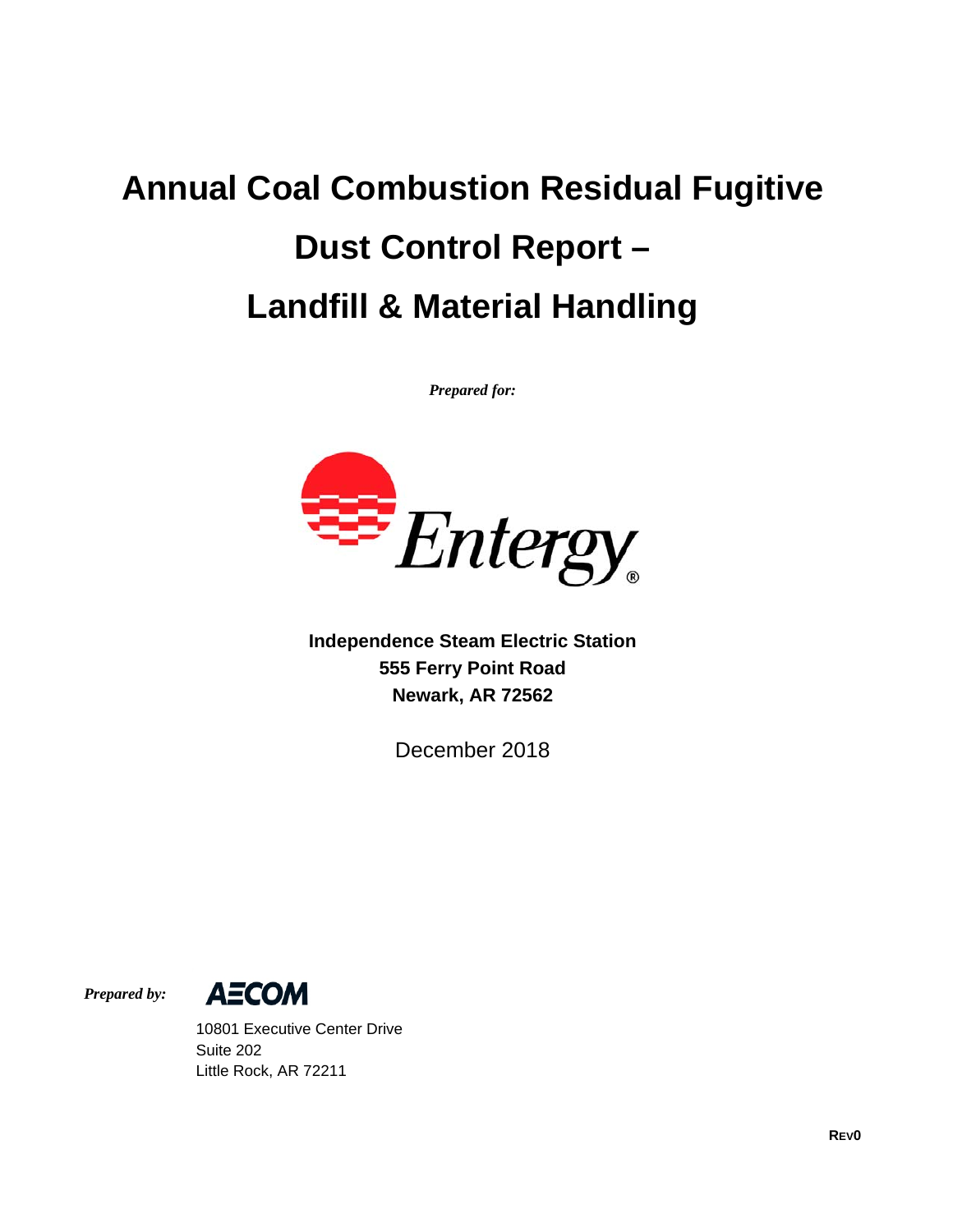#### Independence Steam Electric Station ANNUAL CCR FUGITIVE DUST CONTROL REPORT — Landfill & Material Handling

Reporting Year: 2018

Owner/Operator: Jose Brackey Ceneral Manager 12-13-1 Bracheur Ceneral Manager 12-13-1<br>Name *Title* Title Date

This Annual CCR Fugitive Dust Control Report has been prepared for the Independence Steam Electric Station per 40 CFR 257.80(c). Section <sup>1</sup> provides a description of the actions taken to control Coal Combustion Residuals (OCR) fugitive dust at the facility during the reporting year. Section 2 provides a record of citizen complaints received concerning OCR fugitive dust at the facility during the reporting year and a summary of any corrective measures taken.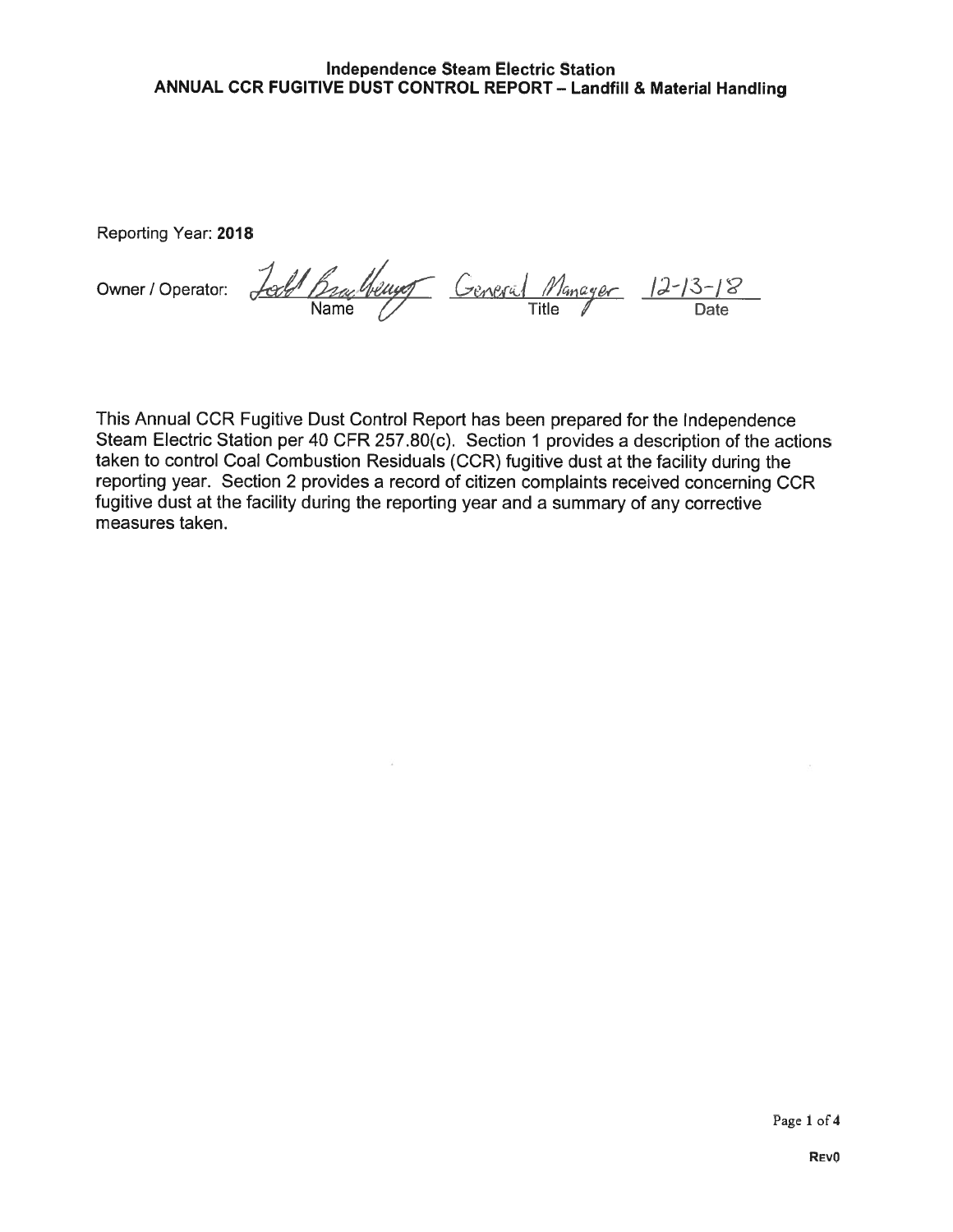## **Section 1 Actions Taken to Control CCR Fugitive Dust**

| <b>CCR Activity</b>                                                         | Actions Taken to Control CCR Fugitive Dust                                                                   | Date of Observed<br><b>CCR Fugitive Dust</b><br>Event, if any | Corrective Measures Taken, if any                                                                                                                            |
|-----------------------------------------------------------------------------|--------------------------------------------------------------------------------------------------------------|---------------------------------------------------------------|--------------------------------------------------------------------------------------------------------------------------------------------------------------|
| Management of<br>CCR in staging<br>areas and in the<br>facility's CCR units | Wet management of CCR bottom ash and CCR<br>fly ash placed in the landfill.                                  | N/A                                                           |                                                                                                                                                              |
|                                                                             | Water areas of exposed CCR in CCR landfill and<br>staging areas as necessary.                                | N/A                                                           |                                                                                                                                                              |
|                                                                             | Wet management of mixed CCR material in<br>staging piles at the landfill.                                    | N/A                                                           |                                                                                                                                                              |
| Handling of CCR at<br>the facility                                          | Pneumatically transfer dry CCR fly ash to storage<br>silos in an enclosed system.                            | N/A                                                           |                                                                                                                                                              |
|                                                                             | Hydraulically convey CCR bottom ash to<br>dewatering bins located adjacent to the fly ash<br>silos.          | N/A                                                           |                                                                                                                                                              |
|                                                                             | Load CCR transport tanker trucks and railcars<br>from the CCR fly ash silos in a partially enclosed<br>area. | N/A                                                           |                                                                                                                                                              |
|                                                                             | Load CCR transport tanker trucks and railcars<br>from the CCR fly ash silos using a telescoping<br>port.     | June 14, 2018                                                 | Visible emission check by ADEQ inspector of loadout<br>chute during and after the loading of trailers with Fly<br>Ash. No other corrective actions required. |
|                                                                             | Load hydrated CCR bottom ash and economizer<br>ash mixture into covered dump trucks.                         | N/A                                                           |                                                                                                                                                              |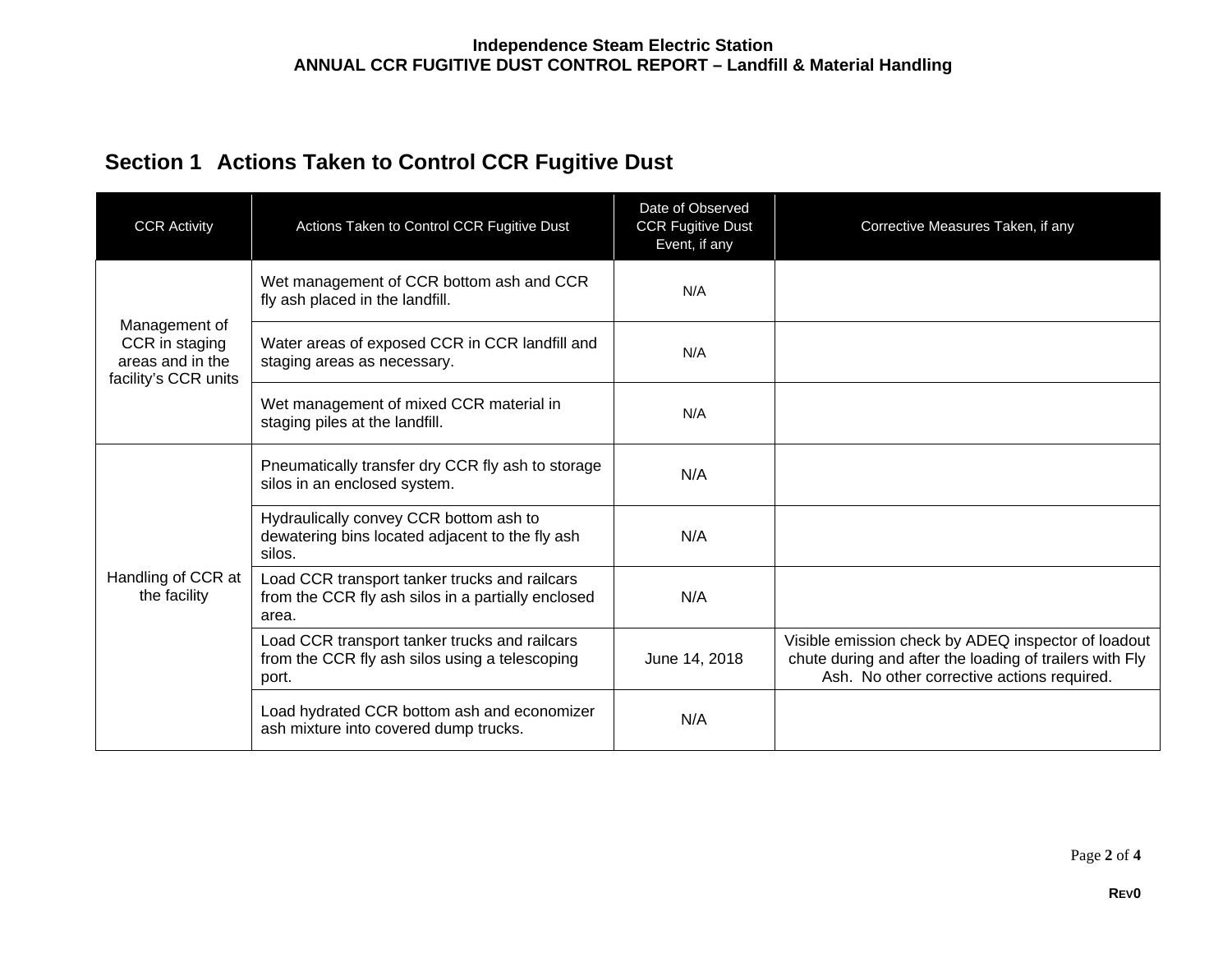#### **Independence Steam Electric Station ANNUAL CCR FUGITIVE DUST CONTROL REPORT – Landfill & Material Handling**

| <b>CCR Activity</b>                      | Actions Taken to Control CCR Fugitive Dust                                                                                                                                                                                                                | Date of Observed<br><b>CCR Fugitive Dust</b><br>Event, if any | Corrective Measures Taken, if any |
|------------------------------------------|-----------------------------------------------------------------------------------------------------------------------------------------------------------------------------------------------------------------------------------------------------------|---------------------------------------------------------------|-----------------------------------|
| Handling of CCR at<br>the facility       | CCR material is unloaded at the on-site landfill by<br>belly-dumping tanker or end-dump trucks in a<br>manner that slowly releases a controlled amount<br>of material over a short distance to minimize the<br>generation of airborne particulate matter. | N/A                                                           |                                   |
|                                          | CCR fly ash to be emplaced in on-site landfill is<br>hauled in enclosed tanker trucks.                                                                                                                                                                    | N/A                                                           |                                   |
| Transportation of<br>CCR at the facility | Water or chemical dust suppressants are<br>employed during the disposal process in a<br>manner that minimizes fugitive dust formation.                                                                                                                    | N/A                                                           |                                   |
|                                          | Dry CCR fly ash to be transported off-site for sale<br>is loaded into fully enclosed tanker trucks or fully<br>enclosed rail cars.                                                                                                                        | N/A                                                           |                                   |
|                                          | CCR materials transported in open top trucks are<br>either covered by tarp or travel under a spray bar<br>to condition the layer of exposed material to form<br>a thin encapsulated layer.                                                                | N/A                                                           |                                   |
|                                          | The speed of vehicles within the landfill boundary<br>is limited to no more than 5 mph.                                                                                                                                                                   | N/A                                                           |                                   |
|                                          | The speed of vehicles is limited to no more than<br>25 mph on the landfill access road.                                                                                                                                                                   | N/A                                                           |                                   |
|                                          | Vehicular traffic not associated with ash<br>management activities is minimized.                                                                                                                                                                          | N/A                                                           |                                   |
|                                          | The landfill access road is wetted using a<br>watering truck on an as-needed basis. A dust<br>control agent may be added to reduce fugitive<br>dust emissions.                                                                                            | N/A                                                           |                                   |